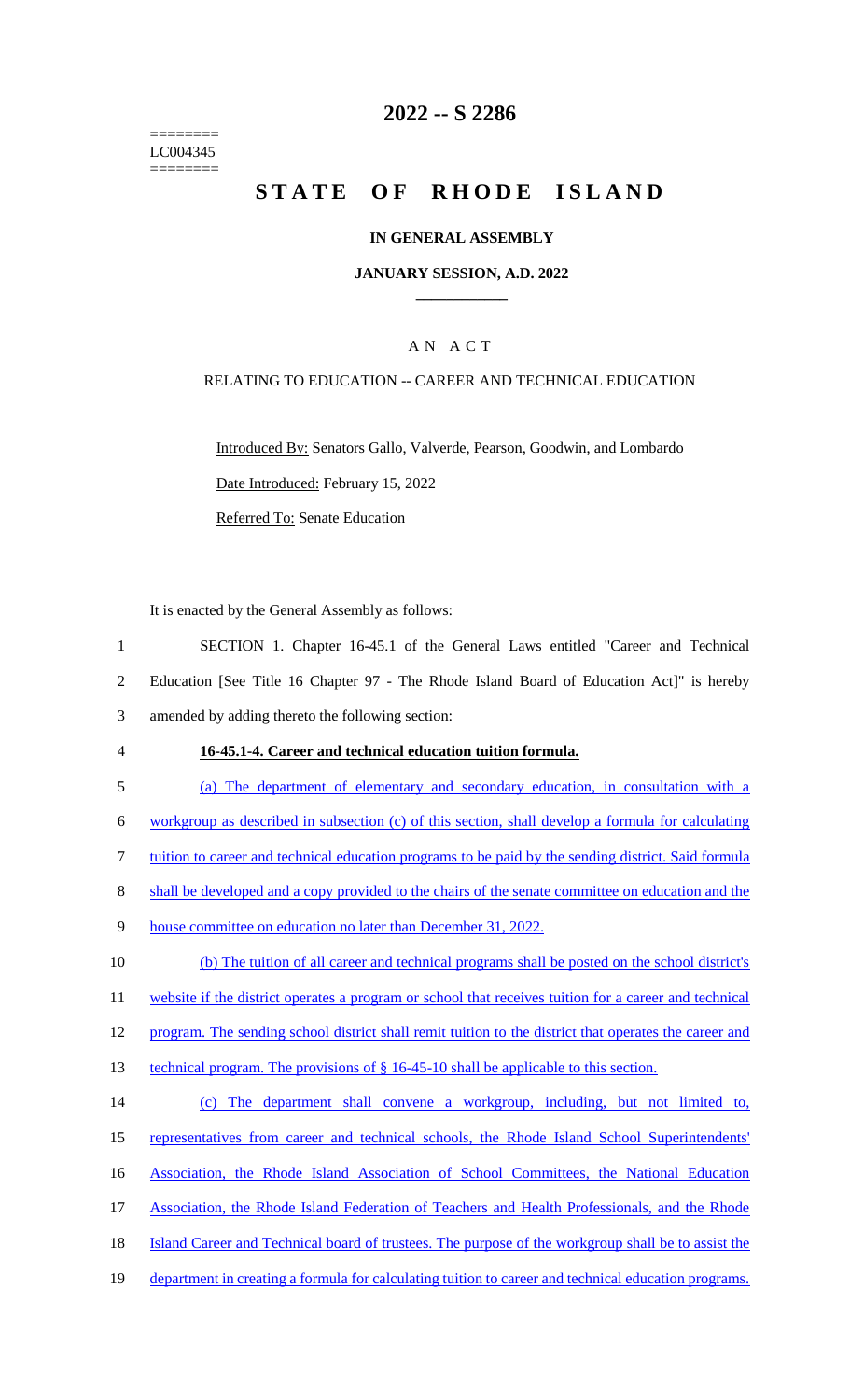1 SECTION 2. This act shall take effect upon passage.

#### $=$ LC004345  $=$

LC004345 - Page 2 of 3